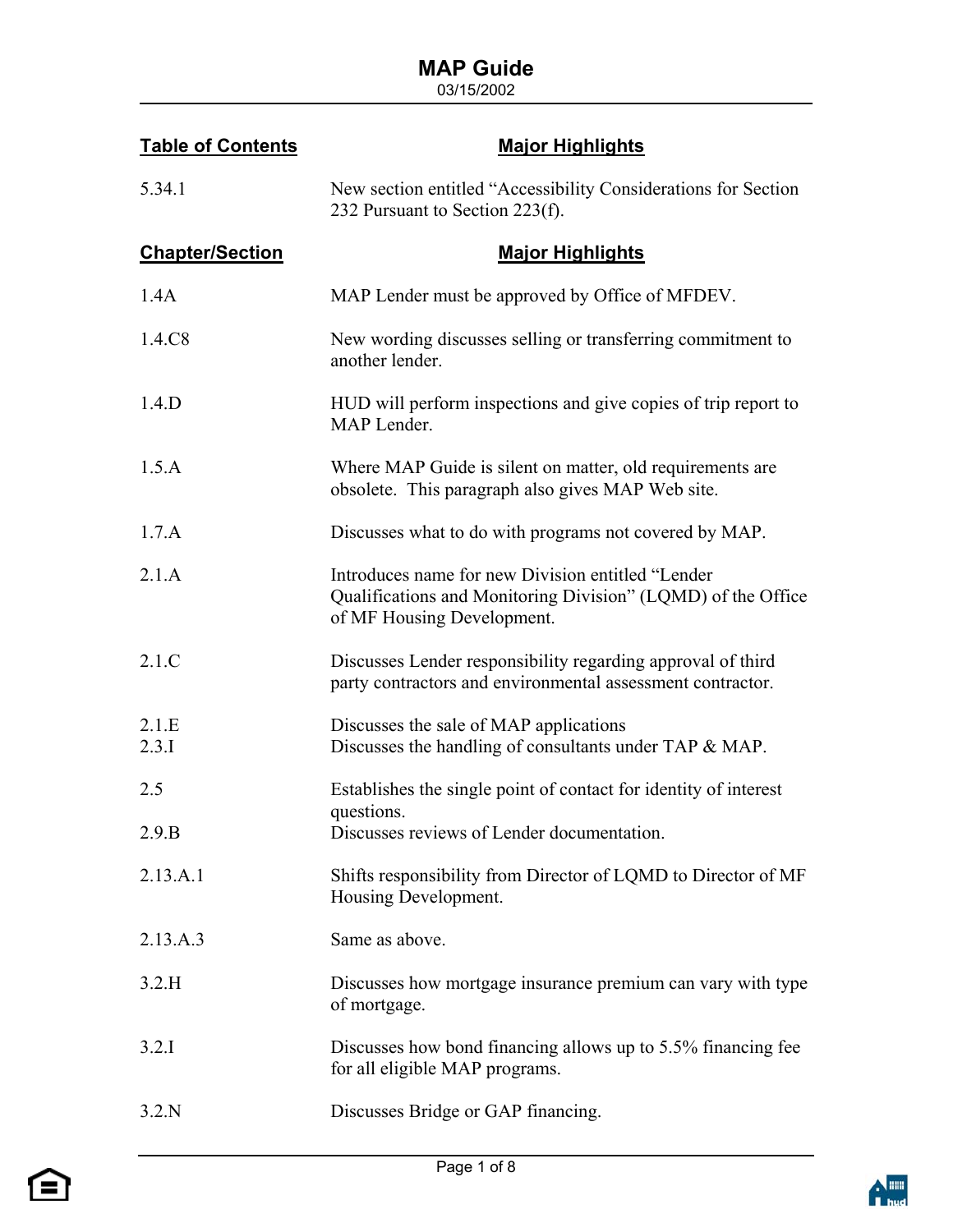#### **MAP Guide**   $03/15/2002$

| <b>Chapter/Section</b> | <b>Major Highlights</b>                                                                                              |
|------------------------|----------------------------------------------------------------------------------------------------------------------|
| 3.2.0                  | Discusses Transient Housing/Hotel Services.                                                                          |
| 3.2.P                  | Small properties.                                                                                                    |
| 3.3                    | Condominium (under 234) and coops (under 213 & 221(d)(3))<br>are prohibited under MAP.                               |
| 3.4.K                  | Discusses student Housing restriction.                                                                               |
| 3.5.A                  | What to include in BSPRA.                                                                                            |
| 3.6.A                  | Non-profit requirement discussed.                                                                                    |
| 3.9.A.3.a.(2)(b)       | There are no minimum requirements for activities of daily<br>living.                                                 |
| 3.9.F                  | Commercial space $\&$ income limitations.                                                                            |
| 3.9.L                  | Line of credit discussion.                                                                                           |
| 3.9.M                  | <b>REITS</b>                                                                                                         |
| 3.10.B.2               | Sub-rehabilitation with building additions.                                                                          |
| 3.10.I                 | Commercial Space Limits.                                                                                             |
| 4.2.C.1                | No fee due at pre-application.                                                                                       |
| 4.2.E.3                | Note restriction on combining pre-application and firm in one<br>submission.                                         |
| 5.1.A.3                | Architectural analyst not required to review structural design<br>details and calculations.                          |
| 5.2.E                  | Spells out type of architectural exhibits.                                                                           |
| 5.4.A.5.c              | Includes reference material for all applicable accessibility laws,<br>especially the Fair Housing Act Design Manual. |
| 5.4.A.5.f              | Discusses accessibility for persons with disabilities.                                                               |
| 5.4.A.15               | Responsibility for errors, discussions, and accuracy of technical<br>specialists.                                    |



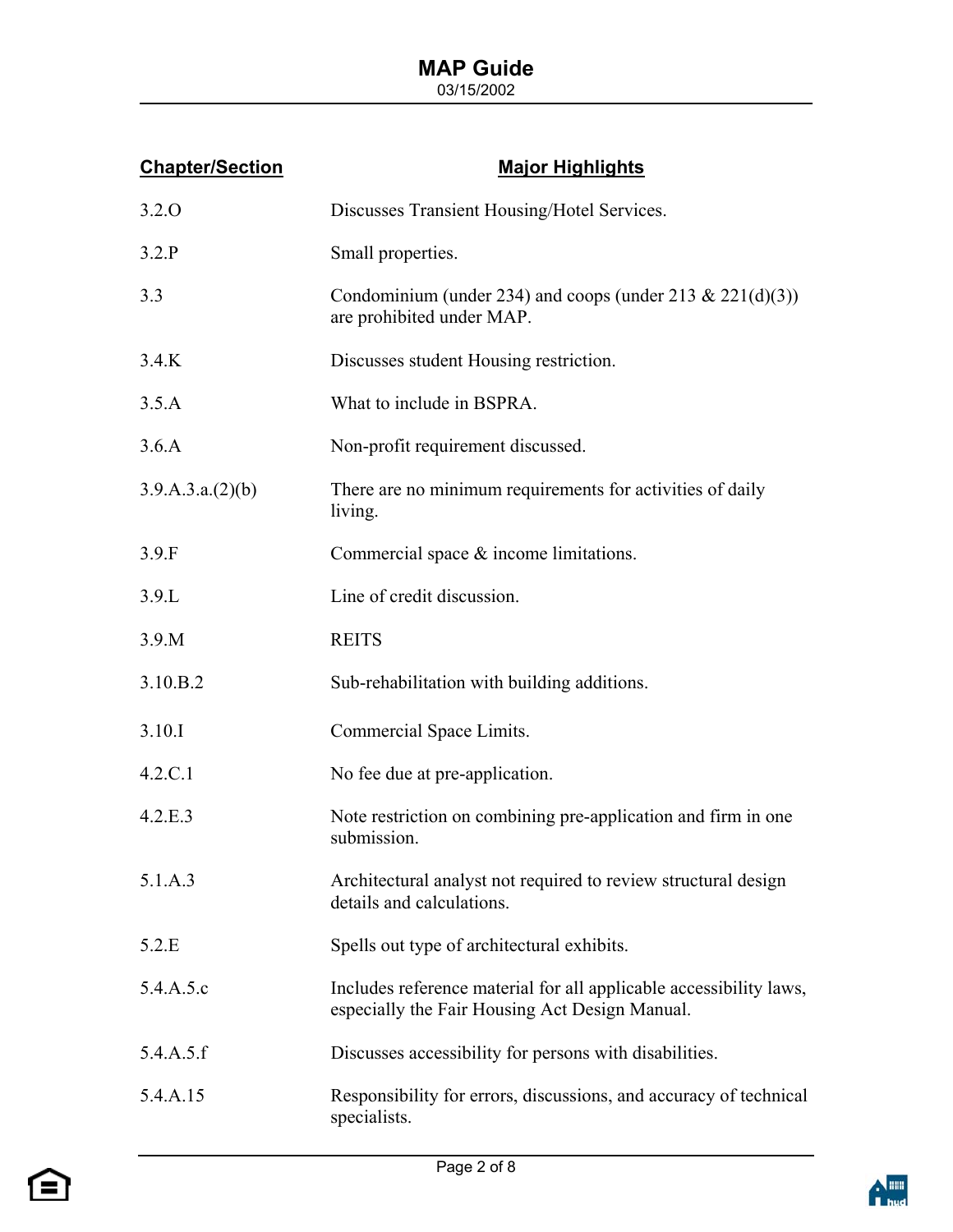| <b>Chapter/Section</b> | <b>Major Highlights</b>                                                                      |
|------------------------|----------------------------------------------------------------------------------------------|
| 5.5.A.3                | Discusses existing utility locations.                                                        |
| 5.5.A.4.d              | Requires level of detail of sketch plan dimensions.                                          |
| 5.6.B.5                | Lender's architectural analyst certification.                                                |
| 5.8.B.1.a              | HUD minimum property standards requirements.                                                 |
| 5.12.A.2.b             | Note adds bond premium mortgagor's and contractor's other<br>fees. Also, warns of omissions. |
| 5.15.A.3               | Adds Sections 9.4D and 9.7B                                                                  |
| 5.24.A                 | Adds Fair Housing Accessibility Considerations for 223(f).                                   |
| 5.26.A                 | Changes from 90 to 120 days.                                                                 |
| 5.26.C                 | Discusses timing for doing non-critical repairs.                                             |
| 5.31.B.2               | Itemized list of Minor Movable Equipment not required.                                       |
| 5.33.A.2               | Removes Minor Equipment.                                                                     |
| 5.33.B                 | List of Major Movable Equipment at Firm Regulations.                                         |
| 5.34.A&B               | Specification of accessibility requirements.                                                 |
| 5.36.A                 | Discusses marketability of accessibility.                                                    |
| 5.36.C                 | Impact on blended rate projects. Also, PCNA required on<br>existing portion of 232.          |
| 5.38.A.1               | Requires list of major movable equipment. Eliminates Minor<br>Equipment list.                |
| 6.2.B.1.c              | Clarification of lost package.                                                               |
| 6.3.C.3.f.2            | Change M to O.                                                                               |
| 6.5.B                  | Clarifies what form to use and where to sign.                                                |
| 6.5.D                  | Instructions on where to sign form HUD-92264.                                                |



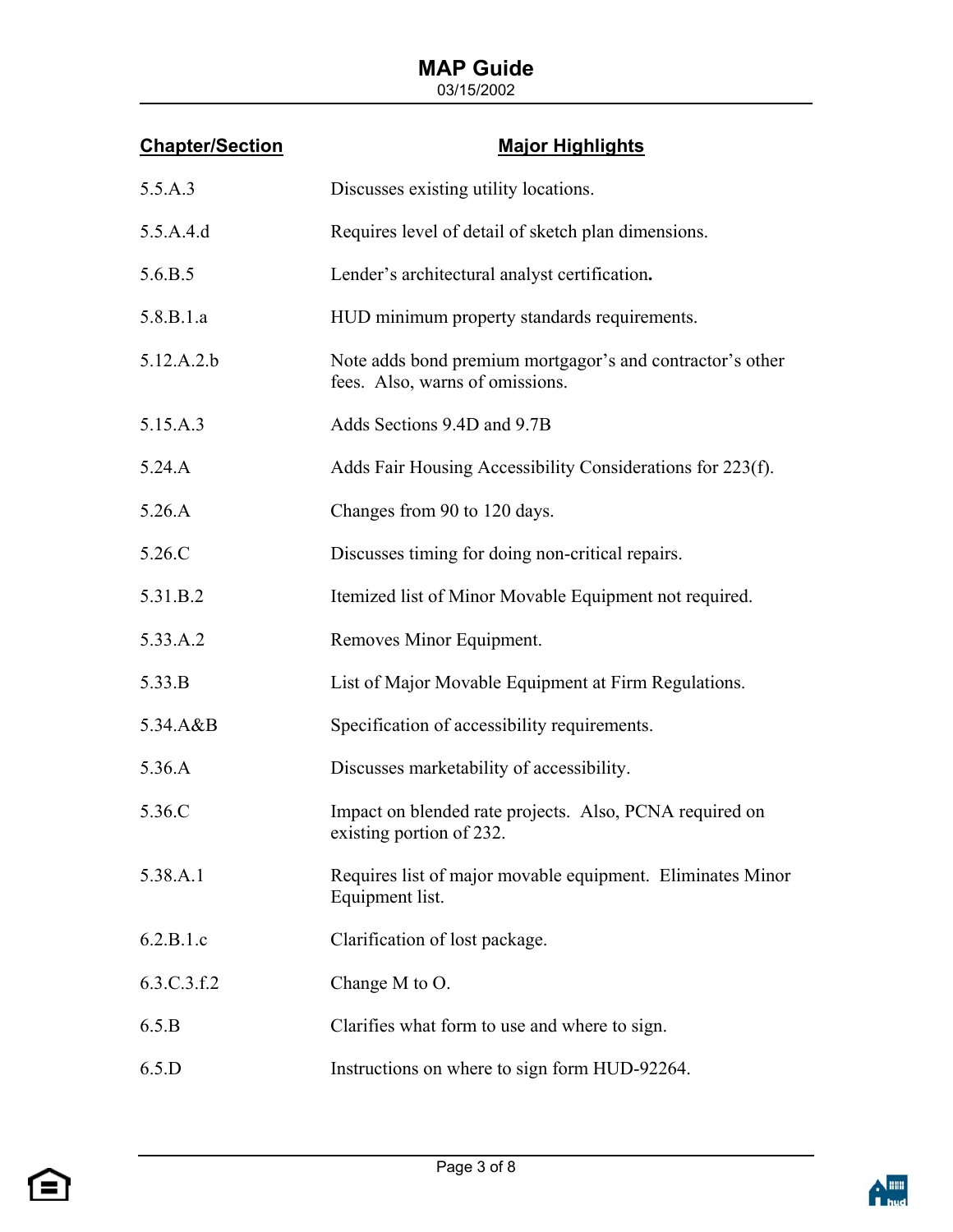| <b>Chapter/Section</b> | <b>Major Highlights</b>                                                                                  |
|------------------------|----------------------------------------------------------------------------------------------------------|
| 6.10.A.2               | Property Insurance Schedule.                                                                             |
| 6.10.B.2               | Value of structures only $-$ no land value.                                                              |
| 7.3.A.3.               | Clarifies who is covered by USPAP.                                                                       |
| 7.3.A.6.Note           | Further explains USPAP requirements.                                                                     |
| 7.3D                   | Appraisal and market study must be separate reports.                                                     |
| 7.3.E                  | Instruments processing center to refer certain cases to LQMD at<br>HQ.                                   |
| 7.4.A.2                | Describes what kind of appraisal                                                                         |
| 7.4.A.4                | Discusses impact of cost/summation approach.                                                             |
| 7.4.A.5                | Appraisal must not be more than 120 days old for Firm and pre-<br>application packages.                  |
| 7.4.A.8                | Discusses USPAP Jurisdictional Exception Rule.                                                           |
| 7.4.A.9                | Primary appraiser must perform inspection and sign report and<br>supporting forms.                       |
| 7.4.C                  | Discounted Cashflow (DCF) is not permitted technique for<br>MAP or TAP on any HUD programs.              |
| 7.5.B                  | Clarifies absorption time relative to $223(f)$ .                                                         |
| 7.5.F                  | If one person does both appraisal and market study, each must<br>be submitted as an independent exhibit. |
| 7.6.B                  | HUD-92264T required for tax credit/ or bond financed<br>applications.                                    |
| 7.6.F                  | Discusses commercial income.                                                                             |
| 7.7.F                  | Clarifies updating of data in lieu of "trending to."                                                     |
| 7.7.G                  | USPAP as it relates to confidentiality.                                                                  |
| 7.8.H                  | Sites sold by public body.                                                                               |



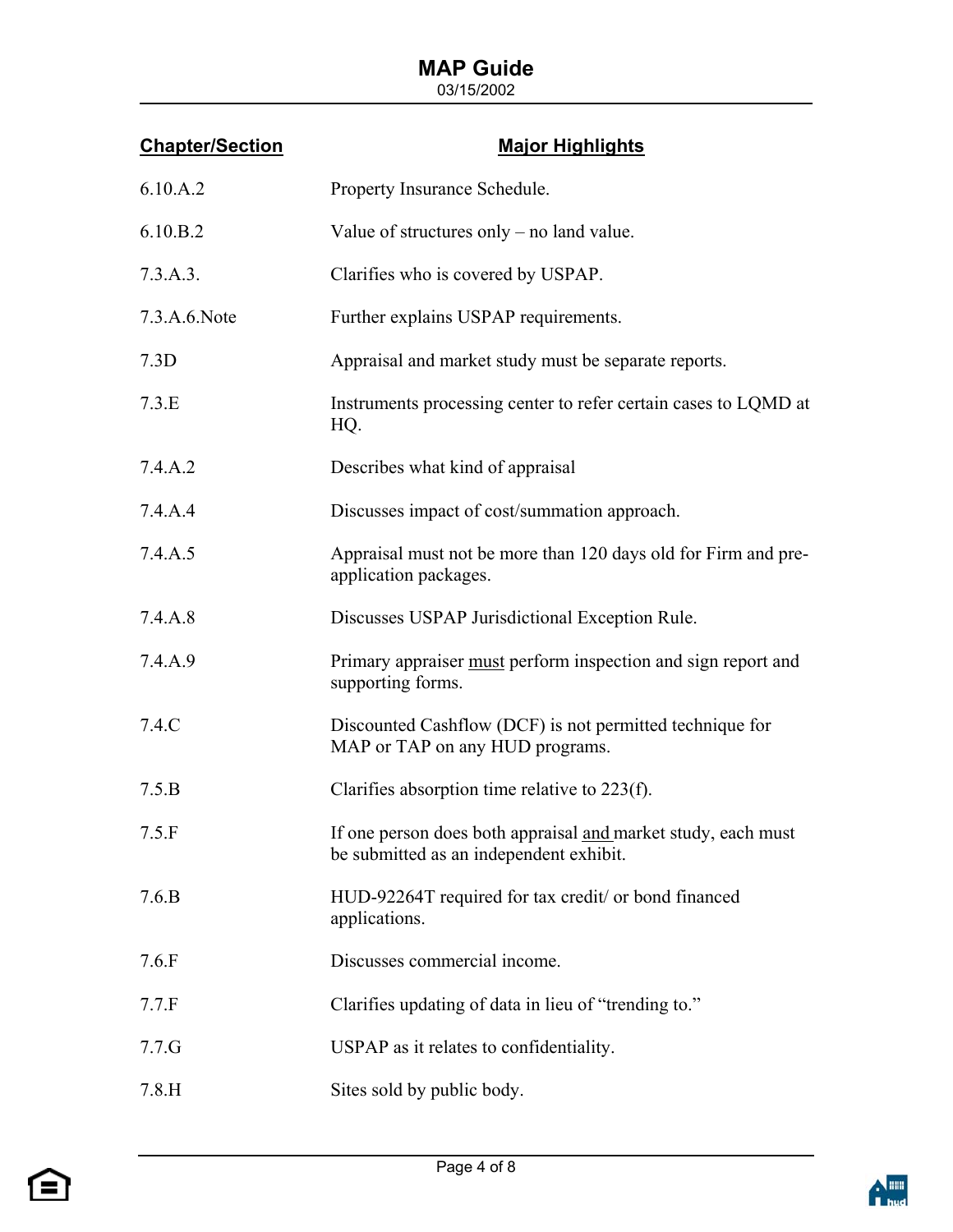| <b>Chapter/Section</b> | <b>Major Highlights</b>                                                                                |
|------------------------|--------------------------------------------------------------------------------------------------------|
| 7.8.H.2                | Discusses "As Is" Value of Land.                                                                       |
| 7.11.A.7               | Clarifies type of appraisal.                                                                           |
| 7.12.A.1               | 232 does not include BSPRA.                                                                            |
| 7.12.A.3.a             | Requires "Business Value" in order to do proprietary income<br>split in 232s.                          |
| 7.12.A.9               | Lenders may use modified 92273 & 9227H on 232 cases.                                                   |
| 7.12.F.3<br>7.13.D.5   | $67/3/30$ rule spelled out.<br>Discusses what to do to find project mortgage amount on 220<br>and 221. |
| 7.13.J                 | Devlopers Fee-HUD Notice H96-63 applies to MAP.                                                        |
| 7.14.A.4               | New 3 Interval Operating Deficit.                                                                      |
| 7.14.A.7               | Commercial operating deficit.                                                                          |
| 7.16.F.8               | No single upfront leases allowed.                                                                      |
| 7.18                   | <b>Tax Abatement</b>                                                                                   |
| 8.3.A.5                | Discusses required experience for underwriter of 232 cases.                                            |
| 8.4.B.3.c Note         | Medicare & Medicaid Cost Reports for last three years on 232<br>pursuant to $223(f)$ cases.            |
| 8.7.A.1.c.(3)(b)       | 240 maximum for family limits.                                                                         |
| 8.7.A.I.d.(2)          | Tax Abatement must run with RE, not type of sponsorship.                                               |
| 8.8.A.2.c.(2)(b)       | Recent indebtedness defined.                                                                           |
| 8.8.B                  | Existing Facility with an addition – Blended rate processing for<br>Section 232.                       |
| 8.9.E.4                | Line of credit.                                                                                        |
| 8.9.E.5                | Real Estate Investment Trustee (REITS)                                                                 |



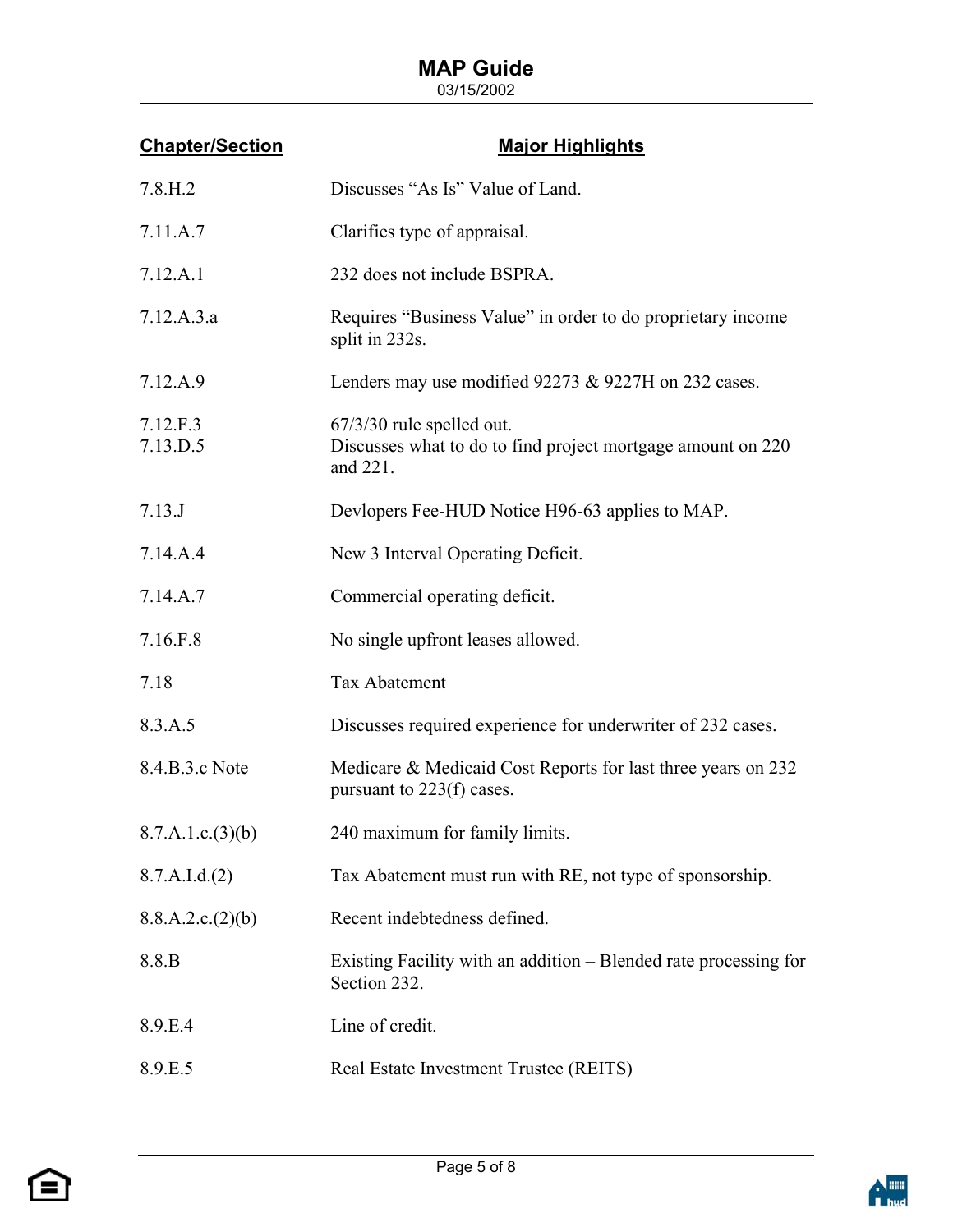| <b>Chapter/Section</b> | <b>Major Highlights</b>                                                                                                         |
|------------------------|---------------------------------------------------------------------------------------------------------------------------------|
| 8.12.A                 | $221(D)(3)$ MAP & TAP-HQ review required.                                                                                       |
| 8.15.B.3               | 5.5% financing and placement fee allowed on Bond financed<br>applications.                                                      |
| Chapter 9              | NO CHANGES AT THIS POINT.                                                                                                       |
| 10.2.A.2               | Discusses relation of management plan to HUD 9832.                                                                              |
| 10.8                   | Discusses Fair Housing Act and Executive Order 11063 as they<br>relate to $223(f)$ .                                            |
| 11.1.A                 | Discuss who reviews and approves the lender's principal staff<br>and consultants.                                               |
| 11.1.C.4               | Proposed loans and processing must comply with all FHA<br>statutory, regulatory and administrative requirements.                |
| 11.1.D                 | Discusses HUD forms submission.                                                                                                 |
| 11.1.D.1               | Signing of 92264 by third party contractors.                                                                                    |
| 11.1.D.2               | Discusses qualifications of $3rd$ party contractors.                                                                            |
| 11.2.A                 | HUD field staff has five (5) days for completeness review of<br>pre-application deliverables.                                   |
| 11.2.B                 | Discusses HUD Reviewers Signature and Certification.                                                                            |
| 11.2.E                 | Same as 11.2.B above.                                                                                                           |
| 11.2.F                 | Discusses modification of application.                                                                                          |
| 11.2.G.Note            | Lists who can sign FHA Firm Commitments or endorse FHA<br>Mortgage notes.                                                       |
| 11.2.J.5               | Discusses submission requirements.                                                                                              |
| 11.2.L                 | Discusses notification time tables.                                                                                             |
| 12.1.4.D.4.c           | Office of General Counsel has approved 1999 Min. Standard<br>Detail Requirement (MSDR) for (ALTA) (ACSM) Land Title<br>Surveys. |



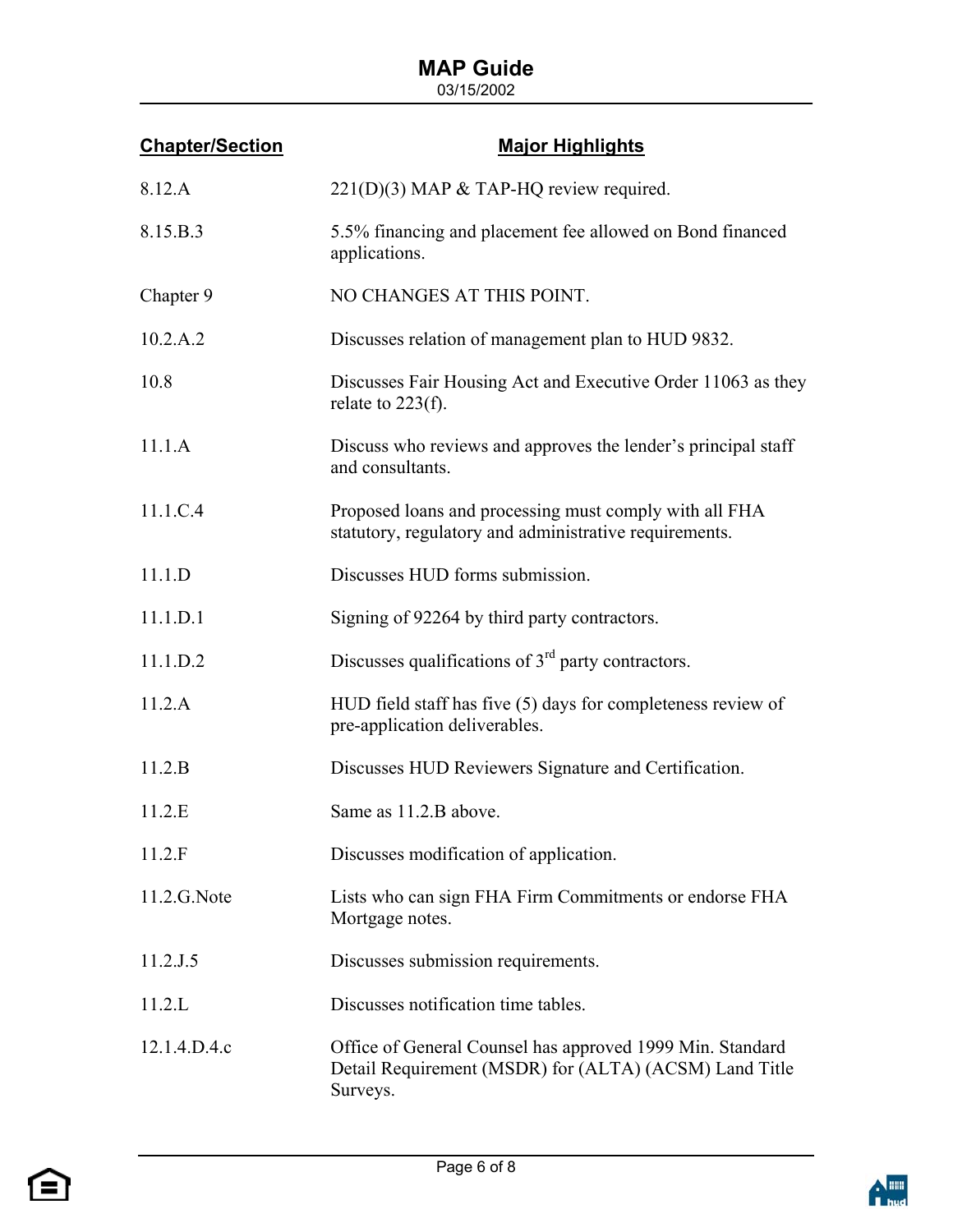| <b>Chapter/Section</b> | <b>Major Highlights</b>                                                                                   |
|------------------------|-----------------------------------------------------------------------------------------------------------|
| 12.1.17.A              | Discusses what to do with Phase I Environmental clearance.                                                |
| 13.2                   | Pre-Construction conference can be conducted by Construction<br>Coordinator or designate a HUD Inspector. |
| 13.3.D.10              | Discusses who signs as Chief Architect.                                                                   |
| 13.7.A.6               | Discusses initial & final advances.                                                                       |
| $13.14B.1 - 3$         | Changes to the Major Movable Equipment (MME) during<br>construction.                                      |
| 13.17.F                | Discusses guarantee inspections.                                                                          |
| 13.18.B.3              | Same as 13.14.B.1-3 above.                                                                                |
| 13.18.C.4.b<br>14.6.E  | Approve payment for MME.<br>Who approves Request for Approval of Advance of Escrow<br>Funds.              |
|                        |                                                                                                           |
| <b>Appendices</b>      | <b>Major Highlights</b>                                                                                   |
| 4.A.I.A.7              | Submission clarification.                                                                                 |
| 4.A.I.A.14             | More clarification.                                                                                       |
| 4.A.I.B.3              | LBP $\&$ asbestos reports required.                                                                       |
| 4.A.IIA.7              | Requires HUD 92264 and HUD 92264A                                                                         |
| 4B.I.A.9               | 120 day requirement 92273 (also 92264T)                                                                   |
| 4.B.II.A.49            | List of Major Movables required.                                                                          |
| 4.B.11.B.Note          | Refinance that includes an addition processed under 232-PCNA<br>required.                                 |
| 4D.A.39                | Three years audited Financial Statements Reg. & Last 3 years<br>Medicare and Medicaid Reports.            |